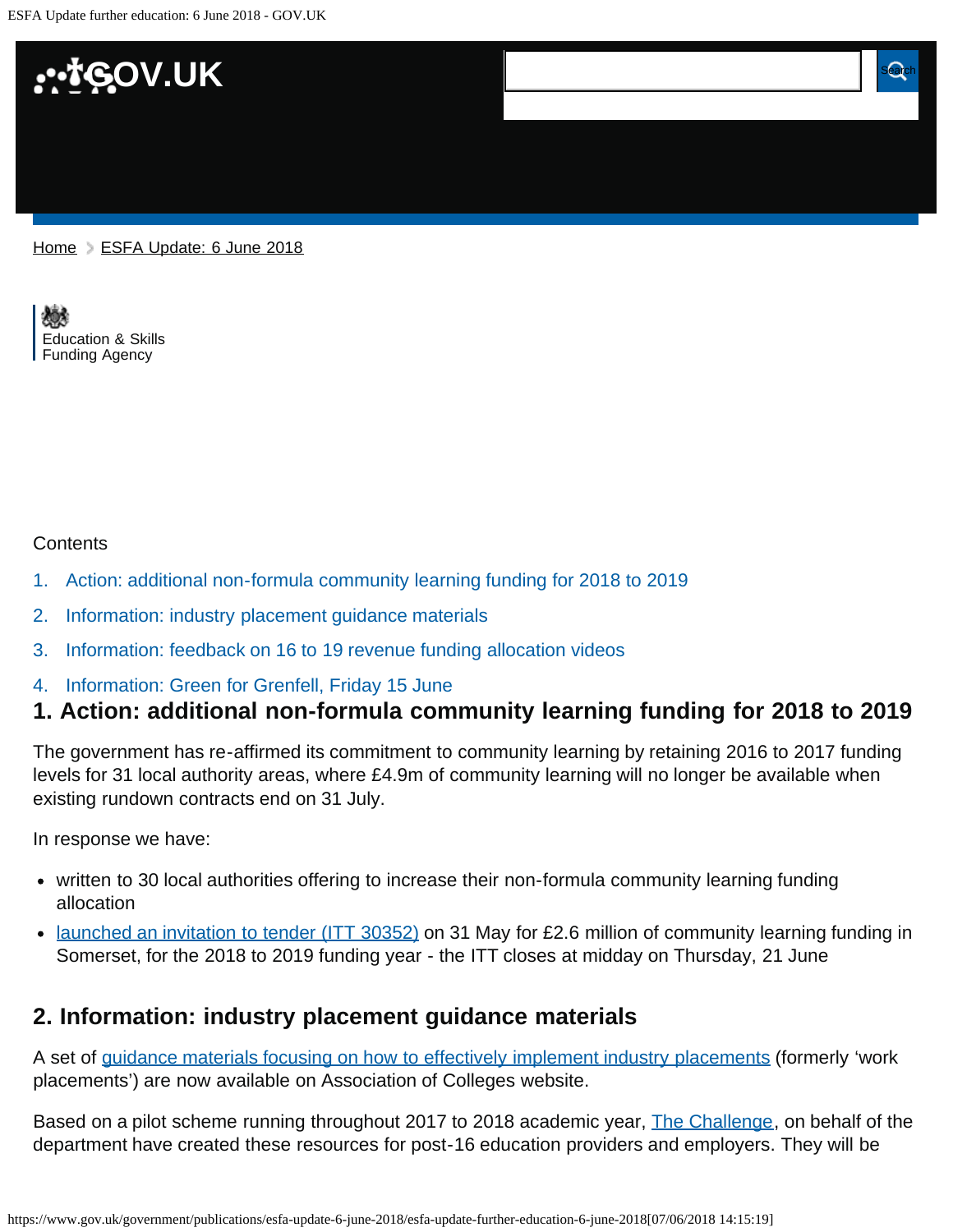particularly useful for providers who will be delivering industry placements in 2018 to 2019 academic year with funding from the capacity and delivery fund.

The guidance covers a range of things including implementing the placements, engaging staff and students, and a toolkit for employer engagement.

A second batch of guidance resources will be available from July 2018. We will let you know when these are available through ESFA Update.

## <span id="page-1-0"></span>**3. Information: feedback on 16 to 19 revenue funding allocation videos**

In ESFA e-bulletin Thursday, 10 May edition, we let you know about the [opportunity to give your feedback](https://www.gov.uk/government/publications/esfa-e-bulletin-10-may-2018-issue-219/esfa-e-bulletin-for-schools-colleges-local-authorities-and-other-16-to-19-providers-10-may-2018#information-feedback-on-16-to-19-revenue-funding-allocation-supporting-videos) on some videos to improve your understanding of 16 to 19 revenue funding allocations.

Thank you to those who have already responded. The [survey](https://www.smartsurvey.co.uk/s/6U3CK/) is open until Sunday, 10 June for anybody who is planning to provide feedback.

### <span id="page-1-1"></span>**4. Information: Green for Grenfell, Friday 15 June**

Thursday 14, June will mark one year since the Grenfell tragedy. On Friday, 15 June Grenfell United are inviting schools to take part in Green for Grenfell Day, by wearing green and helping with a local community project.

To join in, you can:

- wear something green to school
- help with a school project or local cause
- use the hashtag #GreenForGrenfellDay

You can find more information on [Grenfell United's website.](http://www.grenfellunited.org/current-campaigns/green-for-grenfell)

**Is this page useful?** [Yes No](https://www.gov.uk/contact/govuk)

[Is there anything wrong with this page?](https://www.gov.uk/contact/govuk)

### **Services and information**

**[Benefits](https://www.gov.uk/browse/benefits)** 

[Births, deaths, marriages and care](https://www.gov.uk/browse/births-deaths-marriages)

[Business and self-employed](https://www.gov.uk/browse/business)

[Childcare and parenting](https://www.gov.uk/browse/childcare-parenting)

[Citizenship and living in the UK](https://www.gov.uk/browse/citizenship)